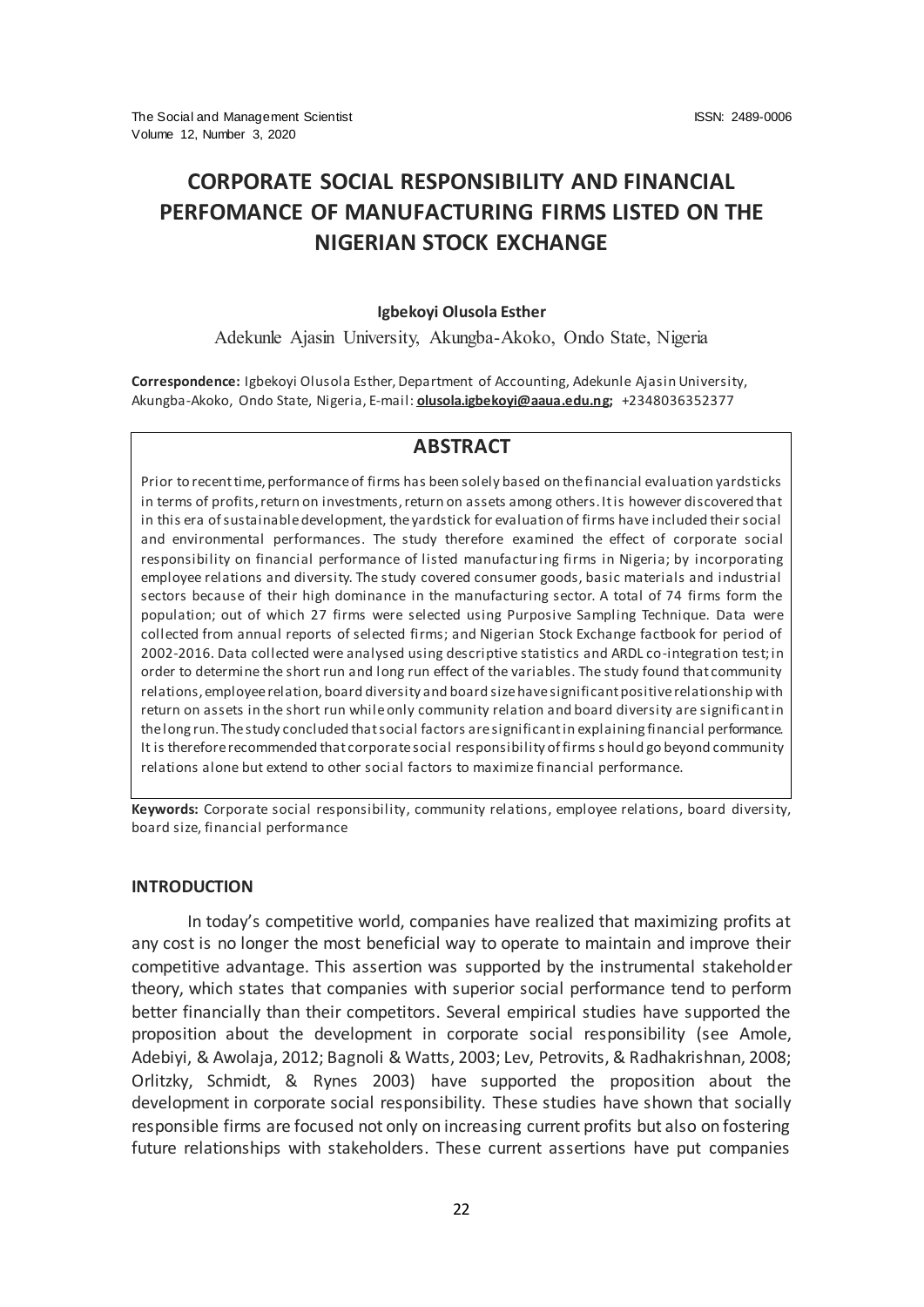under pressure to meet a new obligation across the globe by being accountable for the outcome of their actions to the society and the natural atmosphere. They are also being requested to show the inclusion of social and environmental anxieties in business processes and in communications with stakeholders (Babalola, 2012; Igbekoyi, 2015).

Management is expected to take conscious steps to improve their financial performance because it forms a cogent area of concern for the owners who are providers of capital in line with the agency theory. Fauzi, Svensson and Abdul-Rahman (2010) stated that when there is high financial performance, it leads to increase in wealth of stakeholders; so, management are committed to factors that will increase profits and shy away from projects that will lead to additional cost. This submission was confirmed in studies conducted by Ejumudo, Edo, Avweromre and Sagay (2012); Adeyemo, Oyebamiji and Alimi (2013) as stated that although companies have embraced the corporate social responsibility concept in Nigeria, the rate of community agitation experienced in recent time is still high. This is because most times these social responsibilities are done with the consciousness of minimizing cost and maximizing profits. Waddock and Graves (1997) however stated that improving social performance creates corporate opportunities to improve financial performance.

Studies have conducted to investigate the relationship between corporate social responsibility (CSR) and financial performance; and they found a significant relationship (Joseph & Michah, 2016; Vintila, 2013; Naser & Hassan, 2013; Abu-Sufyan, 2010); it was however discovered that most studies concentrated on the community relations as proxy for CSR. Although these approach does not undermine the findings of the previous studies, but other factors have been scarcely used. Fapounda (2012) stated that despite today's business environment, employee relation is one of the pillars and crucial functions of organizational financial performance, but it is not given the attention needed. Kaliski (2014) and Gulsah (2012) corroborated this is separate studies as stated that unhealthy relations between employers and employees among firms operating in the globally and locally economy have become the challenge. Apart from employee relation, diversity in work place has become a subject of global discussion and it forms part of the dimensions for corporate social performance as developed by kinder Lydenberg Domini (KLD) and Council on Economic Priorities (CEP) accepted for global business practice (Mahoney & Roberts, 2007). Diversity in work place has various perspectives to it, but in the context of this study, it is viewed from the diversity of the board. The logic behind this perspective is that whatever happens in the board will flow down to other organs of the organization, considering the board as the centre force.

In the discussion of corporate social responsibility, the host communities have been concentrated upon majorly because of the external relationships that they share with companies. Despite the significance of the employees to the survival of firms, limited studies have been conducted to ascertain its effect on financial performance. This study therefore incorporates employee relations and work place diversity into the community relations in explaining corporate social responsibility in a bid to reveal the short run and long run effects of the variables on financial performance.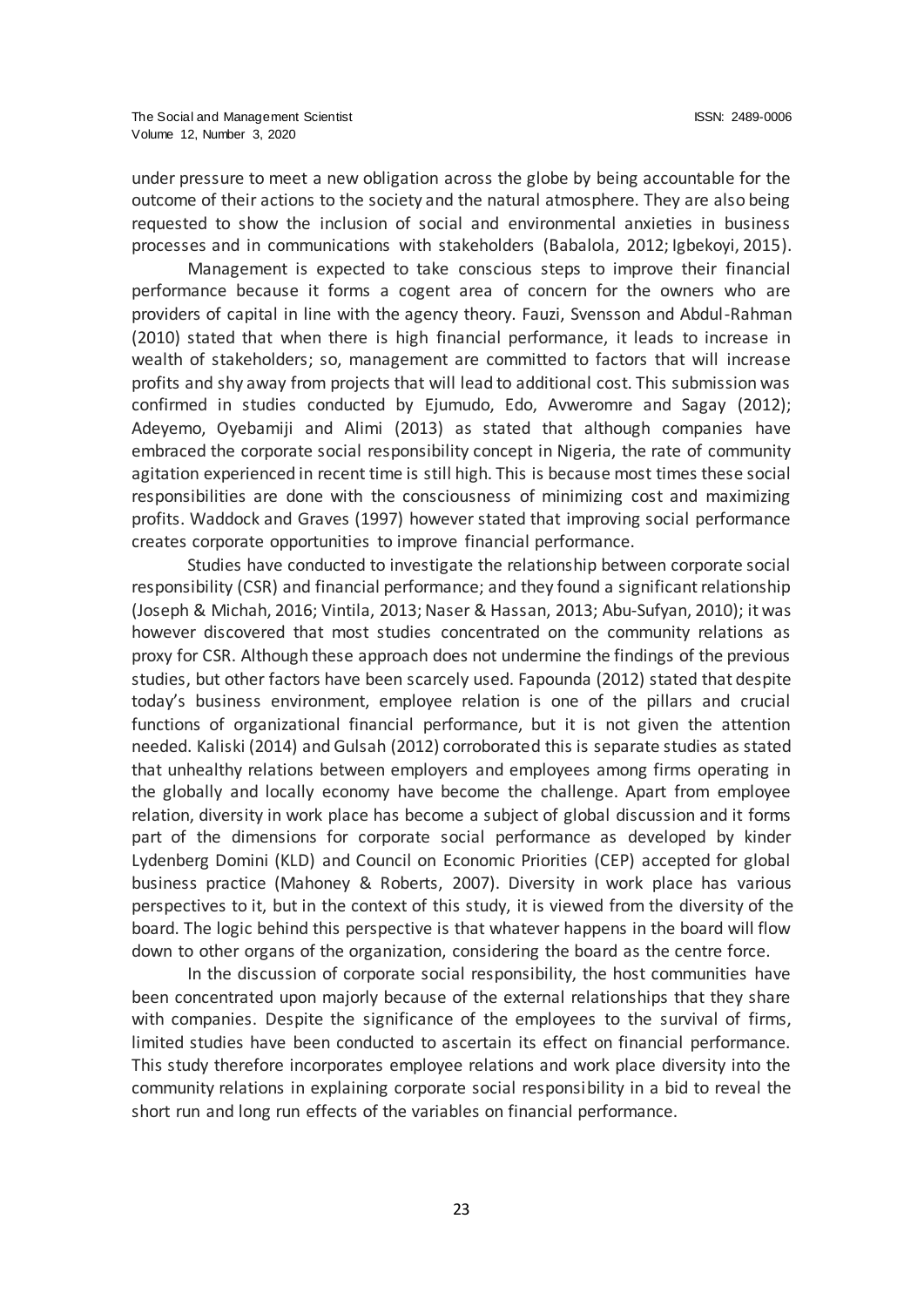In what follows, the paper presents the literature review, method of data collection and analysis, presentation of results, discussion of findings, conclusion and recommendations.

### **LITERATURE REVIEW**

The concept of corporate social responsibility has received attention in the academia as well as professional class for a while now. It is however observed that majority of the researches conducted in this area, captured social responsibility basically as the relationship between an organization and its immediate environment (Akinlo & Iredele, 2014; Waddock & Graves, 1997). This study however broadens the scope in line with the submission of Lo and Sheu (2010) who stated that companies that are socially responsible adopts business approaches that integrates economic, social and environmental dimensions into its business activities to create long term stakeholder management relationship value. This therefore mean that aside from profit creation, companies must capture the non-financial criteria quality of management, corporate governance structures, reputation risks, human capital management, stakeholder relation, environmental protection and corporate social responsibilities. For the purpose of this study, the corporate social performance measurement developed by Michael Jantizi Research Association Inc. as adopted by Maloney and Roberts (2007) in a study conducted on social and environmental performance was adopted. The study used variables such as community issues, diversity in work place and employment relations to explain corporate social performance.

Adam (2014) describes financial performance as the measurement of the results of a firm's policies and operations in monetary terms. King (2001) stated that in relation to financial performance measures, empirical studies typically use accounting-based measures, such as ROS, ROA, ROE and Tobin's Q, and/or market-based measures, such as return and risk-adjusted measures. It can be suggested that ROA is the most widely used by market analysts as a measure of firm performance (Vafaei, Ahmed, & Mather, 2015). Return on assets (ROA) is an accounting-based measurement that indicates the ability of the firm to produce accounting-based revenues in excess of actual expenses from a given portfolio of assets. ROA is measured as amortized historical costs and provides insights into the ability of management to perform well with the given resources (Dharmadasa, Gamage & Herath, 2014). ROA is sensitive to management's choice of asset valuation principles and because of the long-term value focus of this study it adopted Return on Asset (ROA) as the proxy for financial performance of firms.

Several authors question the value creation mechanisms which could explain a positive link between CSP and CFP (Preston & O'Bannon, 1997; Margolis, Elfenbein & Walsh, 2007). The substantive mechanism theory seeks to explain the link by exploring how CSP has a positive effect on costs savings, risk reduction and revenue enhancement. The reputational effect theory posits that the appearance of behaving in socially responsible way is enough to attract customers, shareholders and employees and then generate a positive financial performance (Campbell, 2007). According to Margolis, Elfenbein and Walsh (2007) both mechanisms (substantive and reputational) could be at work simultaneously. Other authors have shown the existence of neutral interactions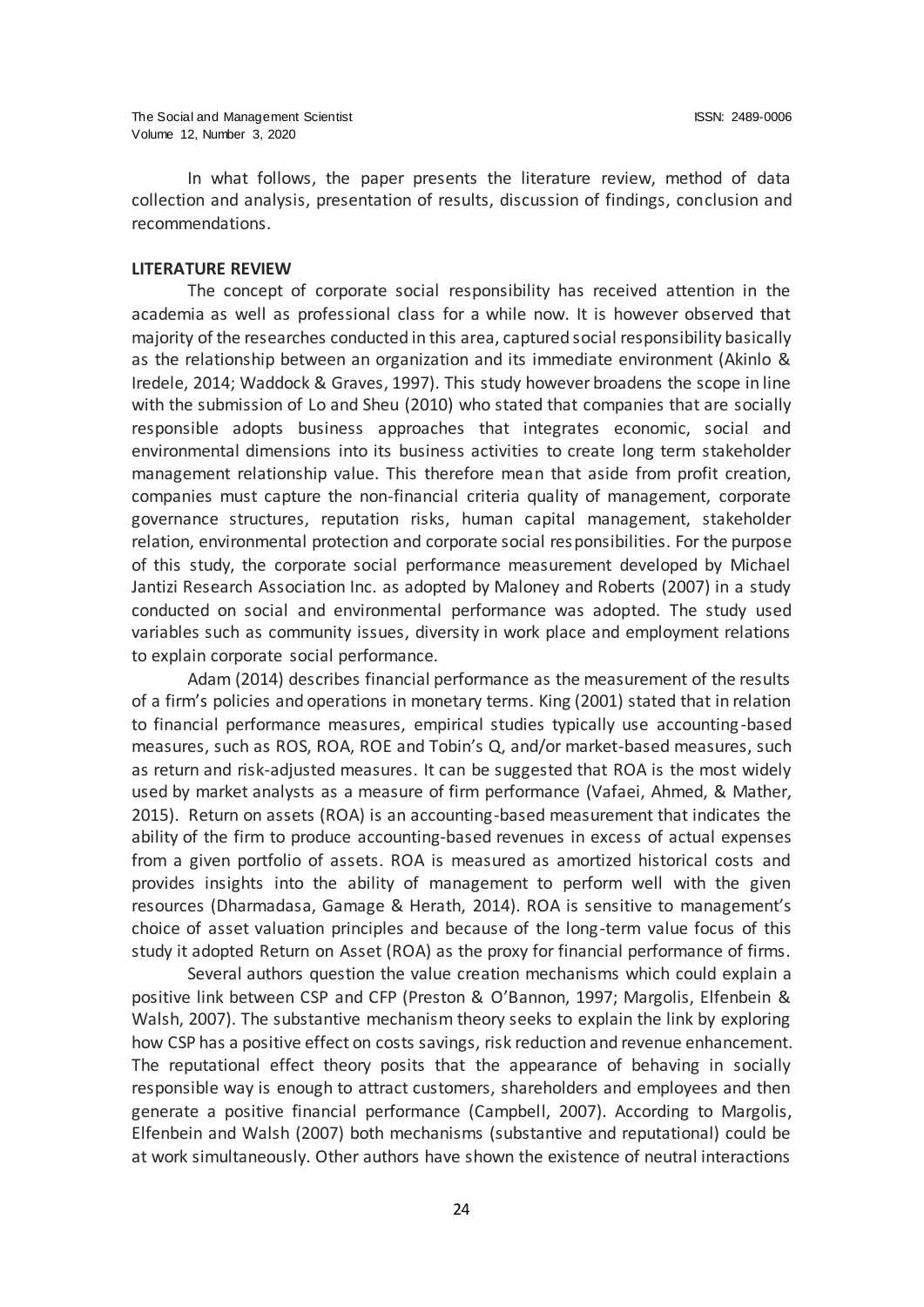(McWilliams & Siegel, 2001; Gond, 2001) or even more complex links (Barnett & Salomon, 2012). The impact of social practices on financial performance could depend on the degree of complementarity or substitutability between responsible practices and other firm specific strategic issues (Cavaco & Crifo, 2010).

In exploring the relationship between community relations and financial performance, most studies centred on the ways corporations use to establish and maintain good relationship with their host communities; and the relationship is expected to be a mutual beneficial one that results in community support, community loyalty, company goodwill, higher employee morale, among others. Most studies conducted on CSR in Nigeria centred on its effect on the oil industry and in the Niger Delta community in particular. Studies conducted by Egbe and Paki (2011); Idemudia and Ite (2006); and Ogula (2012) showed that CSR undertaken by the oil companies in the Niger Delta are inadequate and it's not making the desired impact on their host communities.

Although recruitment theories suggest that organizational attributes, such as corporate social performance, may influence applicants' initial attraction to firms, little research has investigated such effects (Rynes, 1991). Some empirical evidence suggests, however, that organizational attributes do influence an organization's attractiveness as an employer. For example, Turban and Keon (1993) found that applicants were more attracted to firms that were decentralized in decision making and to firms that based pay on performance rather than on tenure. Gatewood, Gowan and Lautenschlager (1993) and Igbekoyi (2017) found in their studies, that potential job applicants' intention to pursue employment in a firm is related to their perceptions of the firm's image.

Board diversity is unsurprisingly, a very hot topic in academic research. Valsan (2013) opines that, in all advanced societies of today, it is unacceptable to doubt the value of diversity, and rightfully so; because of the unique characteristics of diversity in corporate practices. This study focuses the measurement of board diversity only on gender diversity among other characteristics of board diversity. This is because gender is the easiest distinguished demographic characteristic compared with age, nationality, education or cultural backgrounds (Luckerath - Rovers, 2013). More so, the choice of gender diversity was formed on submission to the debate that women directors have a greater "other-orientation" and hence are more committed to the development of stakeholder relationships and the long-term firm value (Langerwoort, 2011). The results obtained from empirical studies conducted in different countries showed positive (Dezso & Ross, 2012; Ugedo & Minguez, 2014; Vafaei *et al.,* 2015); as well as negative relations (Abdullah, Ismail and Nachum, 2016; Ahern & Dittmar, 2012; Darmadi, 2013) while the findings of Rose (2007) neither indicate a positive or negative relationship between gender diversity and firm financial performance. These diverse results make it hard to draw general conclusions about the association between female board members and firm financial performance in organisations.

Board size refers to the total number of directors on the board of any corporate organization (Ogbechie & Koufopoulos, 2010). Determining the ideal board size for an organization is very important because the number and quality of directors in a firm determine and influence the board functioning and corporate profitability (Ogbechie &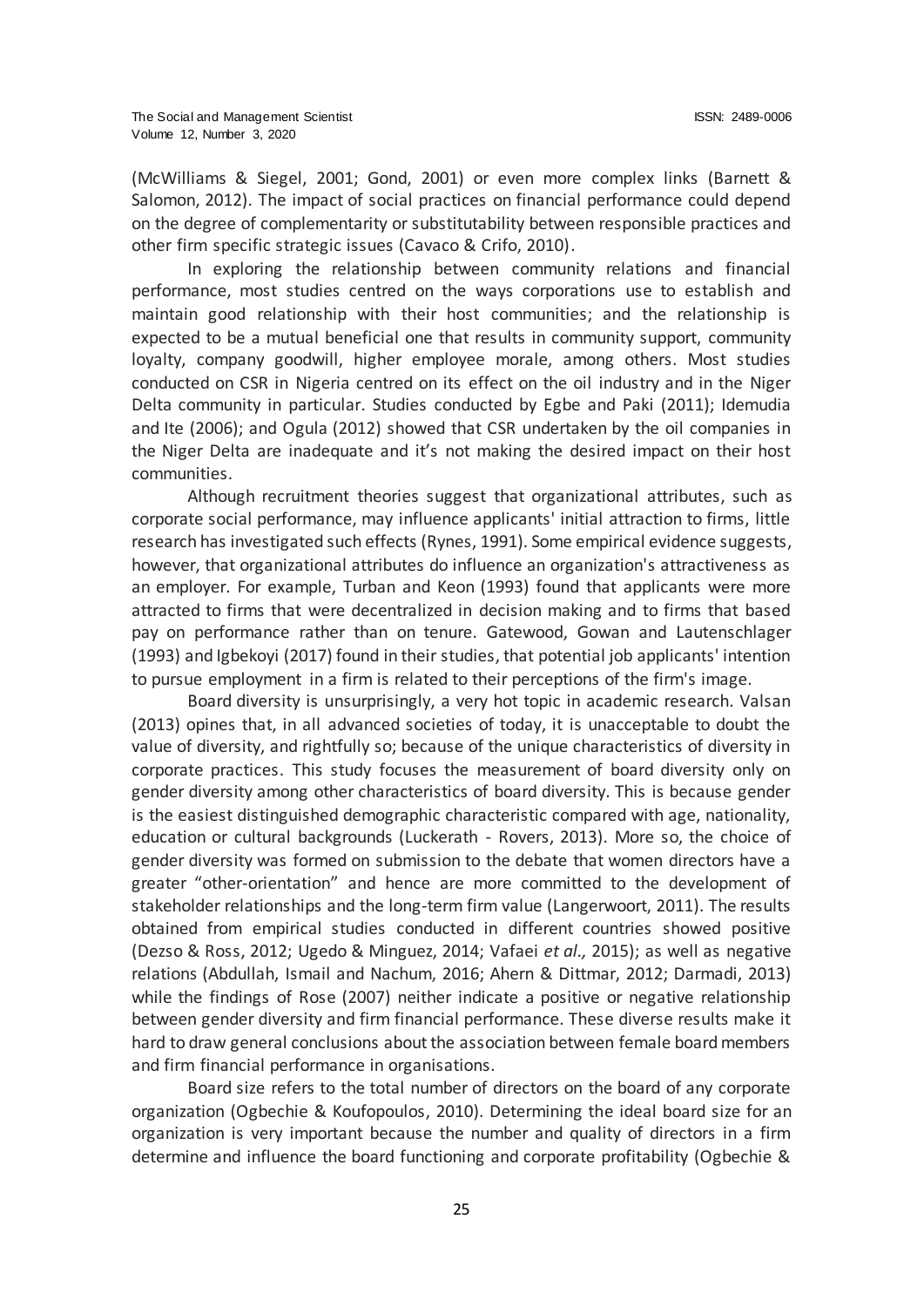Koufopoulos, 2010). Topal and Dogan (2014) investigated the impact of board size on financial performance in Turkey. The result showed that a significant positive relationship exists between board size and financial performance. Moscu (2013) conducted a study on the impact of board size on firm performance in Romanian listed company on the floor of the Stock Exchange. The study revealed that board size has a positive and insignificant on firm performance proxy by ROA and ROE. Mak and Yuanto (2003) examined the relationship board size and firm performance and found a negative relationship between board size and firm performance. Aggarwal, Isil, Rene and Rohan (2007) also examined the relationship board size and firm performance; and found out that no significant relationship exist between board size and firm valuation

Most of the studies conducted in the area of social performance focussed on corporate social responsibility. The findings of the studies conducted in developed; developing countries including Nigeria tend to show the significance of corporate social responsibility to financial performance from the perspective of the relationship between the companies and their host communities. Amalendu and lakshmi (2015) conducted a study on the impact of corporate social responsibility on firm's profitability: a case of Maharatna companies in India. The study aimed to investigate the impact of corporate sector responsibility on firm's profitability of seven Maharatna Companies in India. The study used correlation and simple regression to analyse data collected from 2004-2013 and found that corporate sector responsibility affects the firm's profitability positively in the case Gas Authority of India Ltd; and negative in the case of rest of the companies under study. Babalola (2012) had same findings when examining the impact of corporate social responsibility on the profitability of firms in Nigeria. Studies on corporate social responsibility and financial performance in banks also found same results (Ajide & Aderemi, 2014; Akinpelu, Ogunbi, Olaniran & Ogunseye, 2013; Amole, Adebiyi & Awolaja, 2012; Keffas & Olulu-Briggs, 2011). Although the results of the studies prove that community relationship is a vital component of social performance, it is however important that with the recent highly competitive market and economic advancement, performance evaluation of firms needs to be holistic especially from the social perspective in order to avoid marginalization of some stakeholders.

Maloney and Roberts (2007) submitted in a study conducted on corporate social performance and Institutional ownership in Canadian firms that in explaining social performance, community issues; diversity in work place and employment relations are joint indicators. Although in the Nigerian context much agitation is not seen from the employees and board members as compared to host communities because they are directly linked to the firms and their actions may result to sanctions. In a study conducted by Mohammed, Zakaree and Oladele (2016) on the impact of Corporate Social Responsibility Disclosure (CSRD) on the financial performance of listed manufacturing firms in Nigeria. The study aimed at examining the influence of four CSRD dimensions (human resources, environment, community and product) on the Earning per Share (EPS) of the sampled firms. The study revealed that all the four CSRD dimensions (employee, environment, community and product) have significant positive effect on the EPS.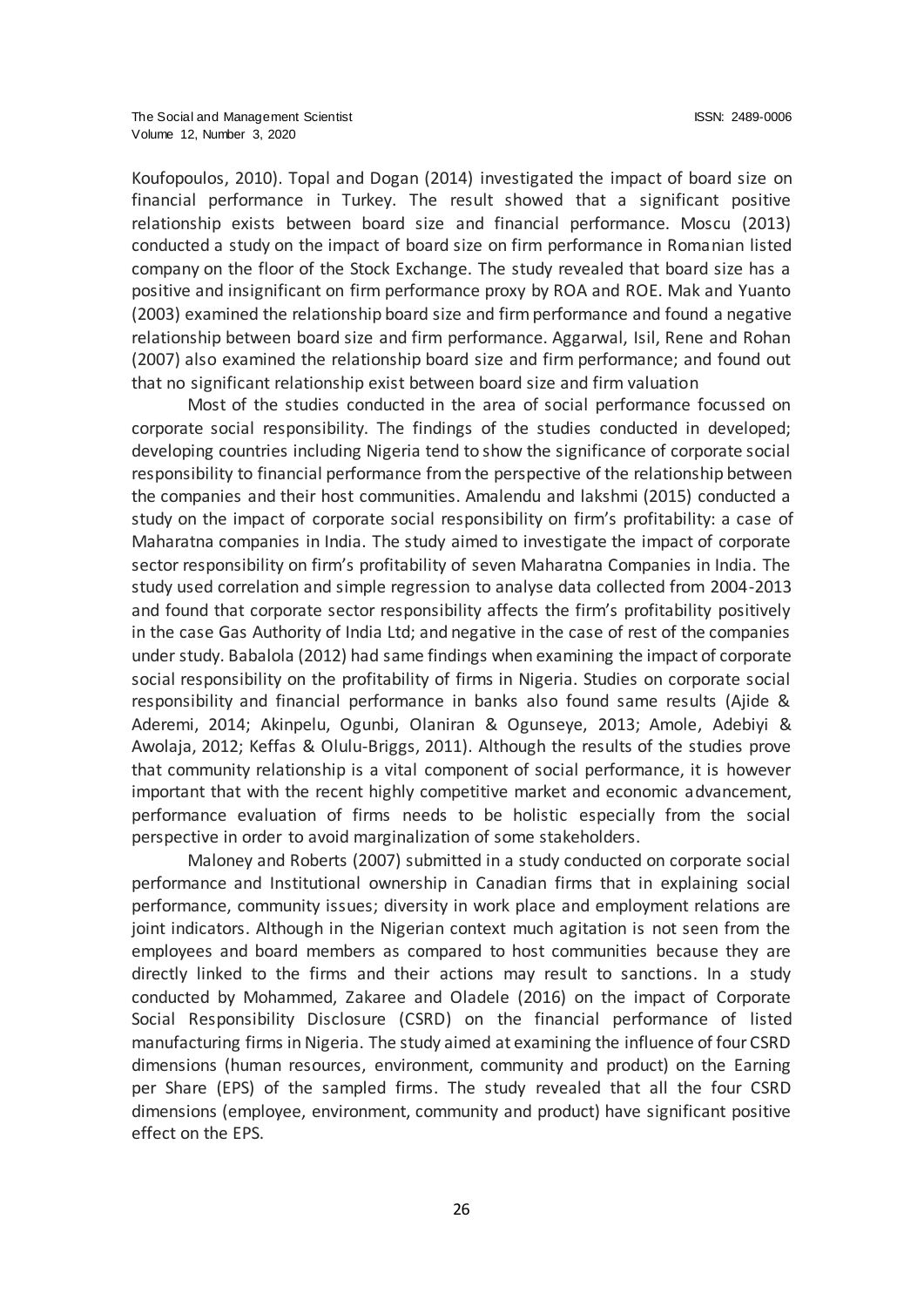The focus of this study therefore is to assess the social performance of Nigerian manufacturing firms holistically by incorporating the employees and board diversity. Although most studies conducted on board issues analysed it from the concept of corporate governance but studies have shown that there is a link between corporate governance and corporate social responsibility. Alshareef and Sandhu (2015) in a study conducted on the integration of corporate social responsibility into corporate governance structure and system found that majority of participants in the study considers corporate governance as essential foundation for sustainable corporate social responsibility activities. Amoateng, Osei, Ofori and Gyabaa (2017) also studied the impact of corporate governance practices on performance: evidence from SMEs in emerging economy. The study found that board gender has positive impact on Return on Assets. Studies have also emphasized effective employee relations strategies that enable the employees to dedicate their energy to the achievement of organizational goals. Igbekoyi (2017) in a study conducted on causal effect of corporate social responsibility on value drivers in the Nigerian manufacturing firms stated that firms which engage in socially responsible actions are seen as more attractive employers.

This study intends to reveal the significance of board diversity and employee relation in addition to community relations as components of social performance on financial performance. This is because these social factors are fast becoming a global issue, and the people affected form part of company's immediate environment irrespective of the fact that they are directly related to the companies. There is need to examine the effect of these class of stakeholders to financial performance in order to expose management to the significance of these stakeholders to firms' overall performance, hence this study.

#### **METHODS**

The study covered manufacturing firms that are listed on the Nigerian stock exchange. The sectors under manufacturing covered in this study include; consumer goods, and industrial sectors. The study used data from secondary sources. A sample size of 27 companies was selected out of a total of 74 companies using Purposive Sampling Technique. Purposive sampling technique was used in order to purposively select companies that had been in existence carrying out full business activities without break within the period of this study. Data used for the study (board size, board diversity, community relations, employee relations and Return on asset) were obtained from the annual reports of selected manufacturing companies and Nigerian Stock Exchange Factbook for a period of 2002-2016. The analysis was done using analytical tools; panel unit root test (ADF & Phillips Perron), ARDL co-integration test; in order to determine the short run and long run effect of the variables.

#### **Model Specification**

The study modified and adopted models developed by Omodero and Ihendinihu (2016) and Igbekoyi (2015) on studies conducted on impact of environmental and corporate social responsibility accounting on organisational performance of firms in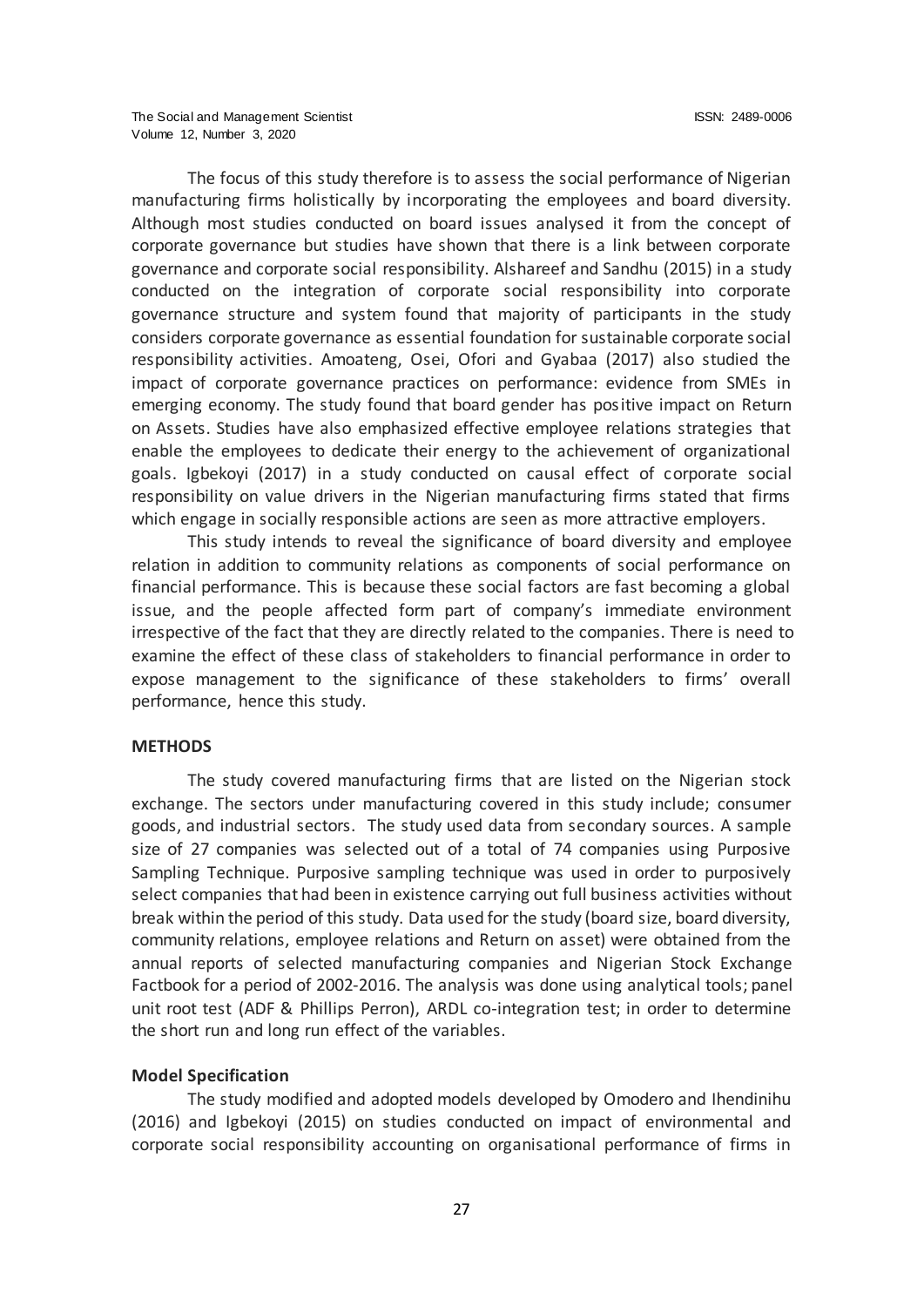The Social and Management Scientist ISSN: 2489-0006 Volume 12, Number 3, 2020

Nigeria; and performance measurement system and the Nigerian manufacturing sector respectively. The general model is specified as follows:

*ROAt= β<sup>0</sup> + β1CR<sup>t</sup> + β2ER<sup>t</sup> + β3BSt+ β4BDt+ μ<sup>t</sup> ………………………….…eqn. (1)* Where:

ROA = Return on Asset (ratio of operating income to the summation of non-current and current asset).

CR = Community Relations.

ER = Employees Relation.

BS = Board Size.

BD = Board Diversity.

 $t = Period of the study (2002-2016).$ 

μ = Error term.

 $\beta_0$  = Parameter to be estimated ( is the average amount the dependent variable increase when the independent variable increase by one unit, other independent held constant).

 $\beta_1 - \beta_4$  = Partial derivatives or the gradient of the independent. *A prior* expectation =  $\beta_1$  > 0;  $\beta_2$  > 0;  $\beta_3$  > 0;  $\beta_4$  > 0

#### **Data Analysis Technique**

To achieve the objective of the study, information obtained were analysed using descriptive and inferential statistics through the use of E-View statistical package. The results in the ARDL co-intergrating and long run model were used to determine the effect of social performance determinants on the financial performance of manufacturing firms listed on the Nigerian stock exchange.

## **RESULTS**

#### **Descriptive Statistics**

The result shown in Table 1 represents the descriptive statistics result obtained for this study, it is evident from the table that Return on Asset, Board Size, Community Relation, Employee Relation, Board Diversity. It is evident from the table that all series display a high level of consistency as their mean and median values are within the minimum and maximum values of the series. The deviations of the actual data from their mean value are very low; as indicated by the relatively low values of the standard deviations. The statistics shows that the series are positively and negatively skewed which indicates that the distribution has both right and left tail, because the tail of the distribution is pointed towards the upper end of the distribution. The homogeneity of the series is measured by the low value of the standard deviation which indicates that there is little dispersion in the distribution as all the scores are relatively smaller to one another.

The statistics also shows that, the positively, negatively and symmetrically skewed which can then logically mean that the series are normally distributed. The scores are centrally spread across the distribution, as revealed in the kurtosis which shows the distribution is normal. The sum of square deviation for the distribution is large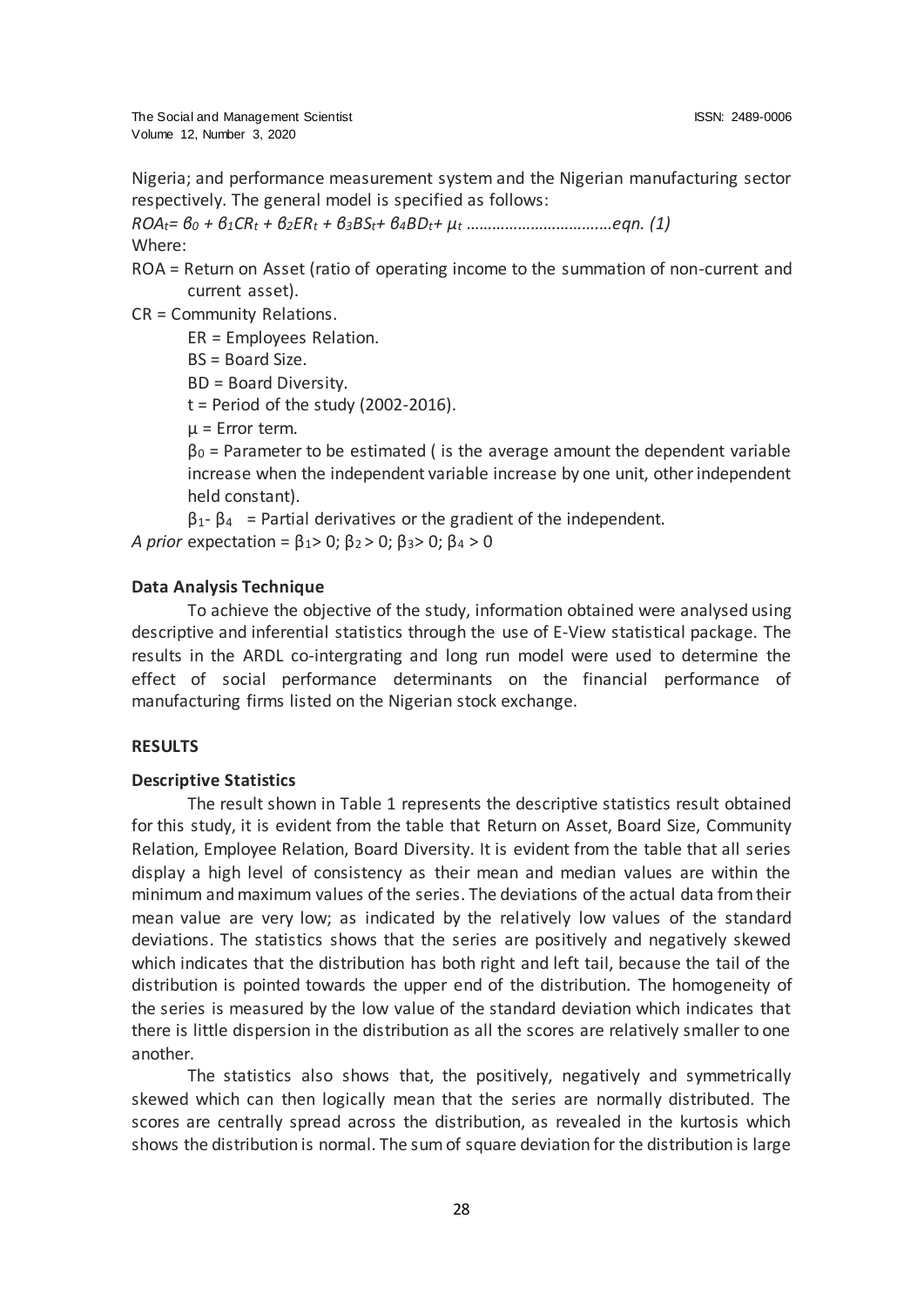The Social and Management Scientist ISSN: 2489-0006 Volume 12, Number 3, 2020

for some of the variables; which indicate that they are widely distributed the smallness of some shows that they are clustered close to the mean score.

|                     | <b>ROA</b> | <b>CR</b> | <b>ER</b> | <b>BS</b>   | <b>BD</b> |
|---------------------|------------|-----------|-----------|-------------|-----------|
| Mean                | 0.088434   | 0.001384  | 0.053346  | 7.733333    | 0.213095  |
| <b>Median</b>       | 0.085955   | 0.001205  | 0.050152  | 8.000000    | 0.142857  |
| <b>Maximum</b>      | 0.150886   | 0.005373  | 0.086528  | 9.000000    | 1.000000  |
| <b>Minimum</b>      | 0.031483   | 0.000437  | 0.029720  | 6.000000    | 0.000000  |
| Std. Dev.           | 0.039471   | 0.001262  | 0.019377  | 1.099784    | 0.229324  |
| <b>Skewness</b>     | 0.103424   | 2.274400  | 0.394053  | $-0.120551$ | 2.895227  |
| <b>Kurtosis</b>     | 1.559889   | 7.818858  | 1.746460  | 1.694184    | 10.68348  |
| Jarque-Bera         | 1.322941   | 27.44561  | 1.370296  | 1.102053    | 57.85328  |
| Probability         | 0.516092   | 0.000001  | 0.504016  | 0.576358    | 0.000000  |
| <b>Sum</b>          | 1.326509   | 0.020762  | 0.800194  | 116.0000    | 3.196429  |
| Sum Sq. Dev.        | 0.021811   | 2.230305  | 0.005257  | 16.93333    | 0.736251  |
| <b>Observations</b> | 15         | 15        | 15        | 15          | 15        |

**Table 1: Descriptive Statistics of Variables**

*Source: Author's computation (2018) using E-Views 9.0*

#### *Panel Unit Root Test*

The unit root tests were conducted using Augmented Dickey Fuller (ADF) and Philips Perron as shown in Table 2. From the Augmented Dickey-Fuller (ADF) and PP results, it is evident that all the variables are stationary at first difference except Board Diversity and Board Size which is stationary at level. Since the results show unit root I(0) and I(1) in the variables, the optimal lag selection using AI and SI criterion before proceeding to the ARDL estimation. Using the automatic lag selection, lag 2 was automatically selected and as such the ARDL will be tested on lag 2. The bond test was also conducted in order to check for the presence of long rung relation among the variables before proceeding to the ARDL estimation. The result establishes a long run relationship between the variables as evidenced by bound test value ( $F = 5.145389$ ) which falls to the right of all the upper bounds of all the critical values. The null hypothesis that no long run relationship exist is rejected.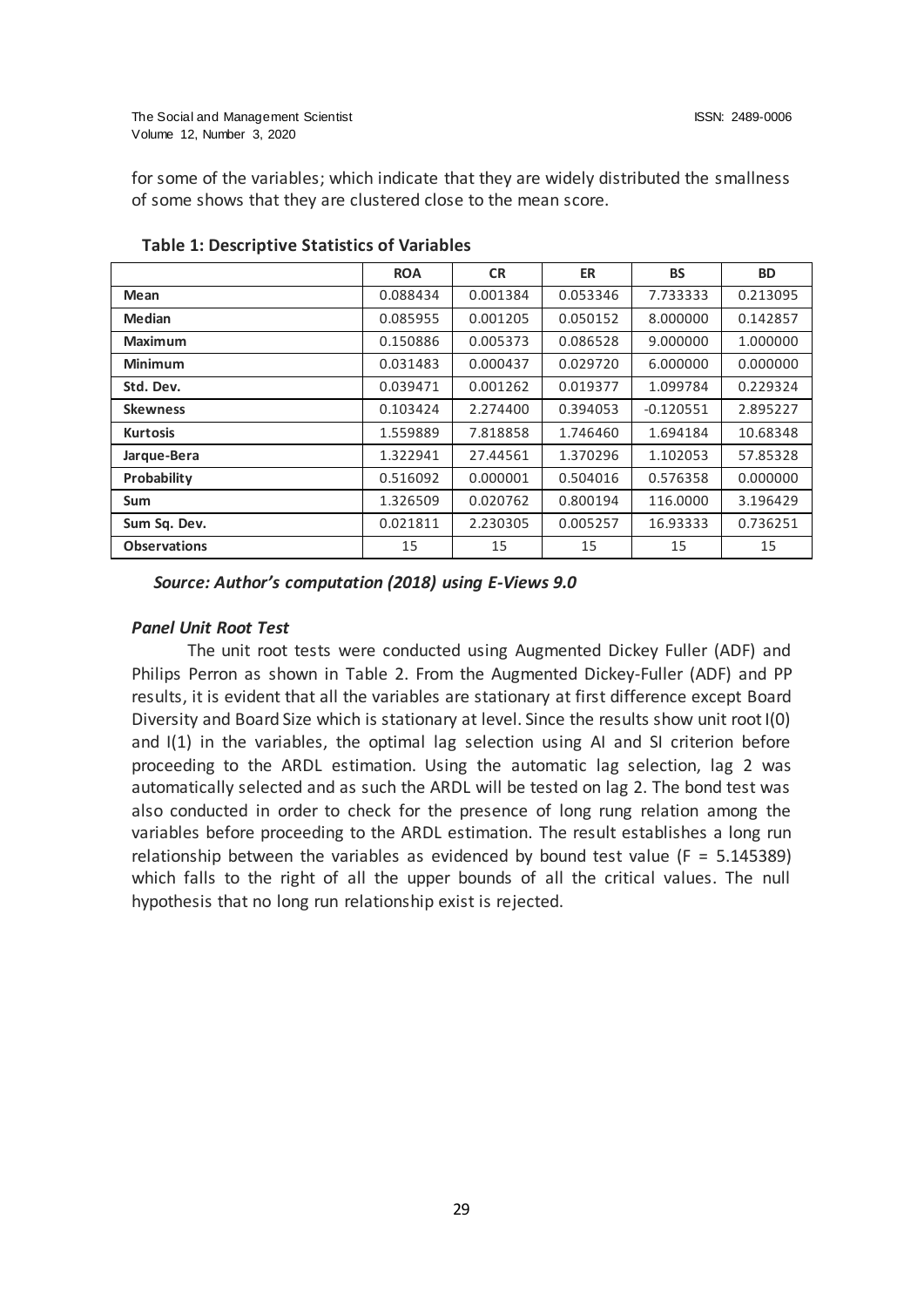| Table 2: Panel Unit Root Test of variables using Augmented Dickey Fuller (ADF) and |  |
|------------------------------------------------------------------------------------|--|
| <b>Philips Perron</b>                                                              |  |

| Variable           | Statistics values       |         | P-Value | Conclusion |
|--------------------|-------------------------|---------|---------|------------|
| Return on Assets   | ADF - Fisher Chi-square | 10.6212 | 0.0312  | 1(1)       |
| (ROA)              | PP - Fisher Chi-square  | 33.9414 | 0.0000  | 1(1)       |
| Board Size (BS)    | ADF - Fisher Chi-square | 10.6212 | 0.0312  | I(0)       |
|                    | PP - Fisher Chi-square  | 33.9414 | 0.0000  | I(0)       |
| Community          | ADF - Fisher Chi-square | 14.4298 | 0.0252  | 1(1)       |
| Relation (CR)      | PP - Fisher Chi-square  | 16.2121 | 0.0127  | 1(1)       |
| Employee           | ADF - Fisher Chi-square | 12.7992 | 0.0463  | 1(1)       |
| Relation (ER)      | PP - Fisher Chi-square  | 17.2980 | 0.0082  | 1(1)       |
| Diversity<br>Board | ADF - Fisher Chi-square | 12.0003 | 0.0420  | I(0)       |
| (BD)               | PP - Fisher Chi-square  | 27.3489 | 0.0001  | I(0)       |

#### *Source: Authors computation (2018) using E-view*

The results in Table 3 showed that both the short and long form of the ARDL error correction model. This result is used to determine the long and short run effect of corporate social responsibility on financial performance of manufacturing firms using the variables; community relation (CR), employee relation (ER), board diversity (BD) and board size (BS) to proxy corporate social responsibility factors and return on asset (ROA) to represent financial performance. The error correction mechanism of (-0.544147) is negative and statistically significant at 0.01 percent level. This indicates that disequilibrium in the short run is corrected, adjusted and tied to the long run equilibrium position with speed of 54.4% annually. The parameter estimates from the results generally demonstrate strong significance at 0.01 and 0.05 level of significance respectively.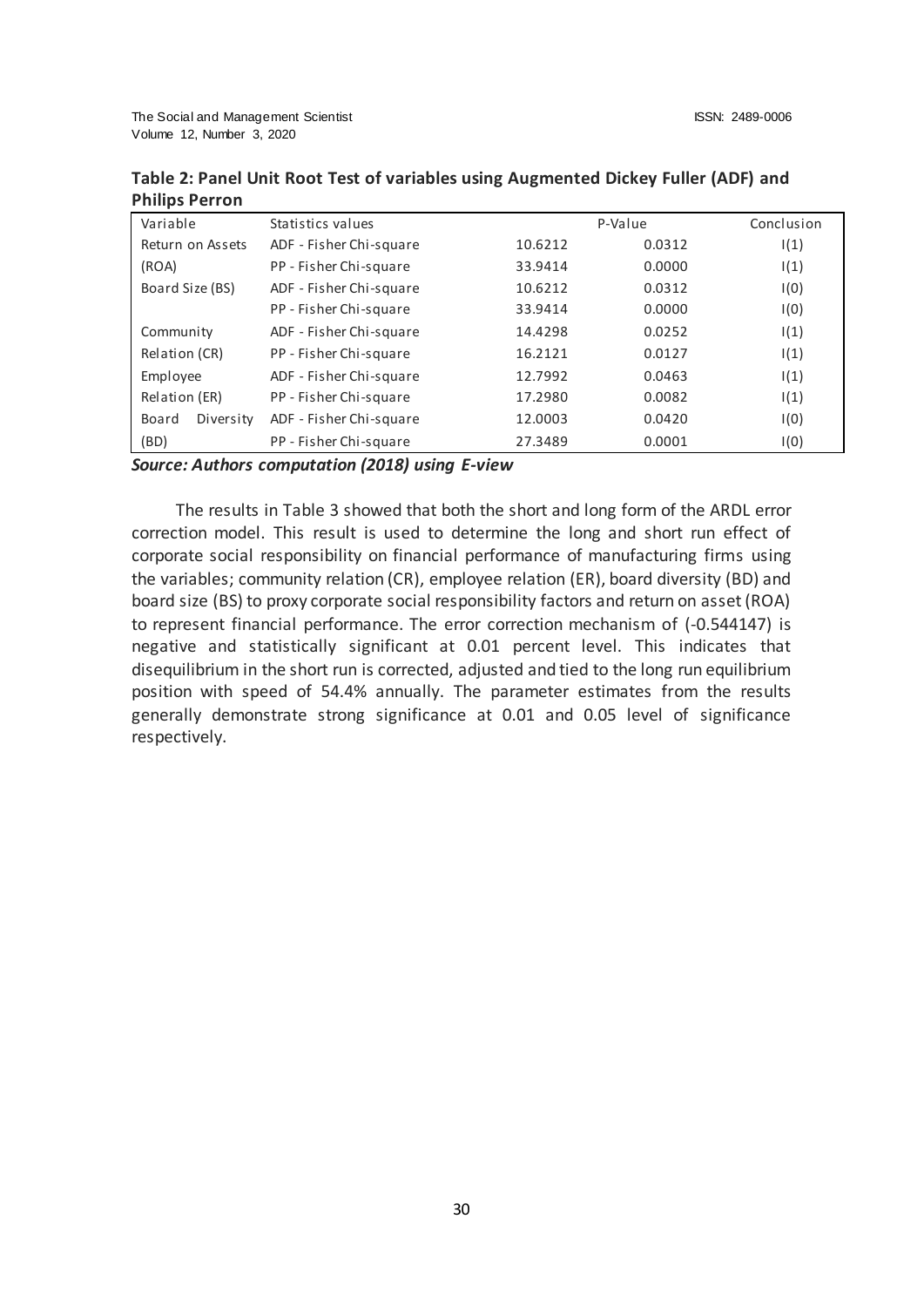#### **Table 3: ARDL Cointegrating and Long Run Model**

| ARDL Cointegrating And Long Run Form                                                  |                           |            |             |             |  |  |  |  |
|---------------------------------------------------------------------------------------|---------------------------|------------|-------------|-------------|--|--|--|--|
| Dependent Variable: LOG(ROA)                                                          |                           |            |             |             |  |  |  |  |
| Selected Model: ARDL(4, 4, 0, 2, 0, 0, 0)                                             |                           |            |             |             |  |  |  |  |
| Sample: 1 405                                                                         |                           |            |             |             |  |  |  |  |
| Included observations: 405                                                            |                           |            |             |             |  |  |  |  |
| Cointegrating Form                                                                    |                           |            |             |             |  |  |  |  |
| Variable                                                                              | Coefficient               | Std. Error | t-Statistic | Prob.       |  |  |  |  |
| DLOG(ROA[-1])                                                                         | 0.294071                  | 0.099328   | 2.960600    | $0.0038**$  |  |  |  |  |
| DLOG(ROA[-2])                                                                         | 0.238704                  | 0.095750   | 2.493000    | $0.0141**$  |  |  |  |  |
|                                                                                       | DLOG(ROA[-3])<br>0.258936 |            | 2.553633    | $0.0120**$  |  |  |  |  |
| DLOG(BD)                                                                              | 0.796963                  |            | 7.063672    | $0.0000***$ |  |  |  |  |
| DLOG(BD[-1])                                                                          | $-0.010717$               | 0.175259   | $-0.061150$ | 0.9513      |  |  |  |  |
| DLOG(BD[-2])                                                                          | $-0.050771$               | 0.175783   | $-0.288829$ | 0.7733      |  |  |  |  |
| DLOG(BD[-3])                                                                          | $-0.179507$               | 0.132992   | $-1.349763$ | 0.1798      |  |  |  |  |
| DLOG(BS)                                                                              | 0.062204                  | 0.098924   | 0.628802    | 0.5308      |  |  |  |  |
| DLOG(CR)                                                                              | 20529.93                  | 9984.261   | $-2.056230$ | $0.0421**$  |  |  |  |  |
| DLOG(CR[-1])                                                                          | 17675.17                  | 8706.172   | 2.030181    | $0.0447**$  |  |  |  |  |
| D(ER)                                                                                 | 0.857307                  | 0.693810   | 1.235652    | 0.2192      |  |  |  |  |
| CointEq $(-1)$                                                                        | $-0.544147$               | 0.092409   | -5.888483   | $0.0000***$ |  |  |  |  |
| Cointeq = LOG(ROA) - (0.6971*LOG(BD) + 0.1143*LOG(BS) - 95.1049*LOG(CR) - 1.5755*ER + |                           |            |             |             |  |  |  |  |
| 1761.1392)                                                                            |                           |            |             |             |  |  |  |  |
| Long Run Coefficients                                                                 |                           |            |             |             |  |  |  |  |
| Variable                                                                              | Coefficient               | Std. Error | t-Statistic | Prob.       |  |  |  |  |
|                                                                                       |                           |            |             |             |  |  |  |  |
| LOG(BD)                                                                               | 0.697071                  | 0.153443   | 4.542878    | $0.0000***$ |  |  |  |  |
| LOG(BS)                                                                               | 0.114314                  | 0.181548   | 0.629666    | 0.5302      |  |  |  |  |
| LOG(CR)                                                                               | 95.104879                 | 38.762829  | $-2.453507$ | $0.0157**$  |  |  |  |  |
| LOG(ENVR)                                                                             | 0.027620                  | 0.366228   | 0.075417    | 0.9400      |  |  |  |  |
| ER                                                                                    | $-1.575507$               | 1.211400   | 1.300567    | 0.1961      |  |  |  |  |
| $\mathsf{C}$                                                                          | 1761.139184               | 716.815397 | 2.456894    | $0.0156**$  |  |  |  |  |

Source: Author's Computation (2018) using E-view 9.0

#### **DISCUSSION**

# **Effect of Corporate Social Responsibility on financial performance of manufacturing firms**

The results showed that at both short and long, all corporate social responsibility factors positively influence performance measured by returns on assets as expected in the aprior expectation stated in the model adopted for this study. This corroborates the findings of previous studies conducted on corporate social responsibility and the assumptions of the stakeholder theory. Orlitzky, Schmidt and Rynes (2003), highlighted that social performance measures are most strongly correlated with accounting and financial indicators and that there exist positive relationship between social responsibility and firms financial performance in variety of sectors activities under the study. It also conforms to Freeman (2004) who further developed the concept of social responsibility in his stakeholder theory, he proposed that in order to be recognised as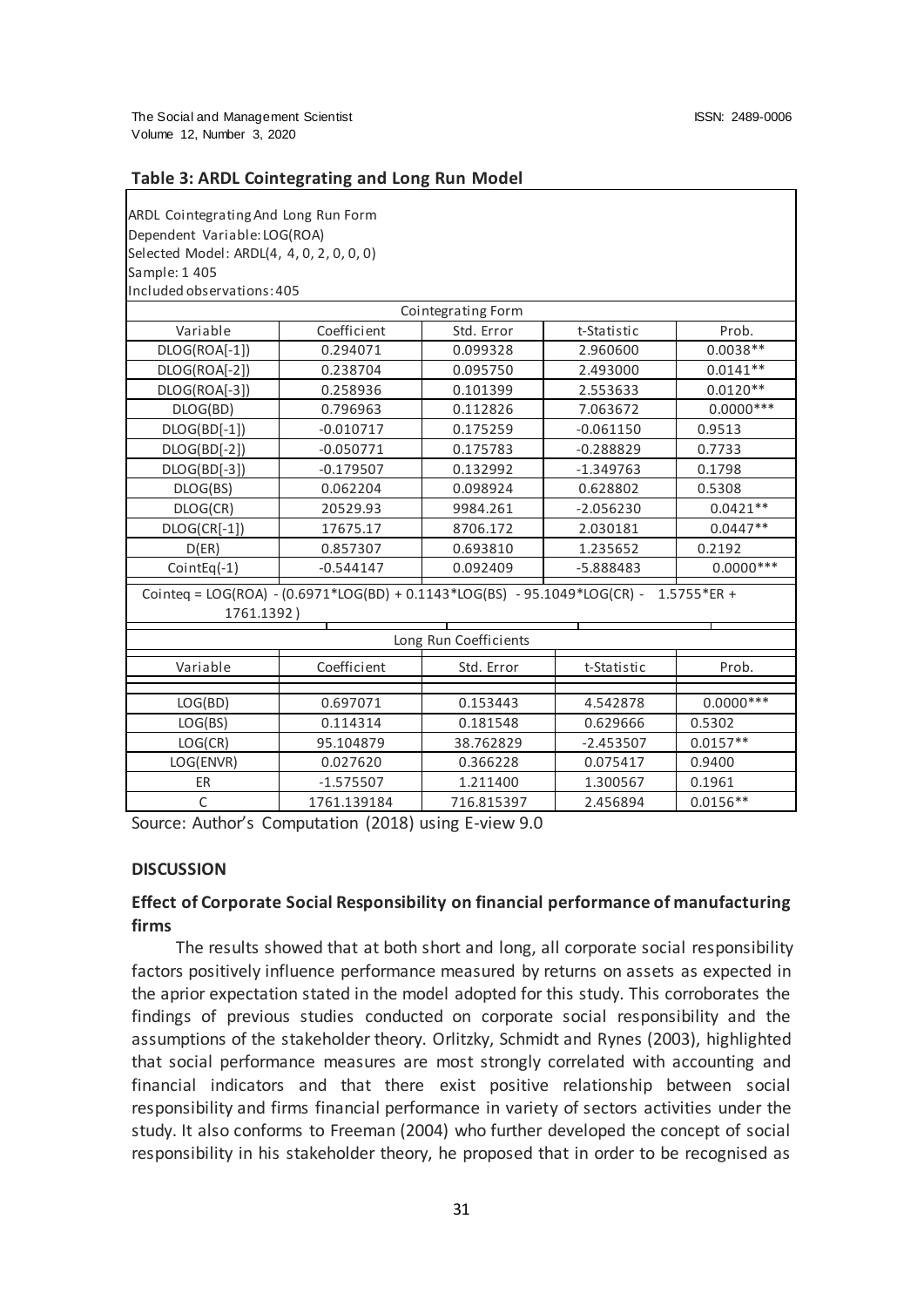socially responsible, an organisation should take into consideration the interests of its multiple stakeholders (consumers, employees, suppliers, investors and the community), as they all have an impact on corporate financial performance. It further conforms to the findings of Babalola (2012), who found that Nigerian firms' performances are influenced by changes in social factors. The studies conducted by Amole, Adebiyi, and Awolaja (2012); Tsoutsoura (2004); Odetayo, Adeyemi, and Sajuyigbe (2014) also found that social factors have positive effect on the performance of firms.

Based on the statistical significance of each variable in the model, it is discovered that in the short run (using the co-integration form), community relation (CR) and board diversity (BD) are the only variables that are statistically significant to Return on Asset (ROA) with t-statistics and probability of 2.030181 and 7.063672; 0.0000 respectively. Also in the long run (long run coefficients), the community relation (CR) and board diversity (BD) are statistically significant in explaining Return on Asset (ROA) with tstatistics and probability of 2.453507; 0.0157 and 4.542878; 0.0000 respectively. The finding of the significance of community relation (CR) is not relatively new as it has been backed by various studies and it has been an issue that has been debated largely among academics and professionals. This is in conformity with instrumental stakeholder theory which states that companies with superior social performance tends to perform financially than their competitors. Studies conducted by Akinpelu, Ogunbi, Olaniran and Ogunseye (2013) they found that social factors have positive and statistically significant effect on Return on Asset of banks in Nigeria. Keffas and Olulu-Briggs (2011) found that social factors have positive and statistically significant impact on the performance of banks in U.S., U.K. and Japan.

The area of interest, which justify the purpose of this study is the statistical significant of board diversity in explaining financial performance. Although board diversity is mostly discussed in the context of corporate governance because it forms part of the issues covered in the code of corporate governance. In the dimension of this study, board diversity is viewed from the context of gender diversity. This is measured by the ratio of female members of the board to the total members of board in the selected companies. Gender diversity is a more of a social issue than governance and the finding of this study further affirm the significance of gender as stated by Mahoney and Roberts (2007) on corporate social performance and Institutional ownership in Canadian firms. The study revealed that community relation is not the only factor that measure social performance of firms but also its workplace relations and employee relationship. The findings also conform to the study conducted by Abdullah, Ismail, and Nachum (2016) to answer the question of whether having woman on boards creates value.

# **Conclusion and Recommendations**

The study was conducted to determine the effect of corporate social responsibility on the financial performance of Nigerian manufacturing firms. The study focused on consumer goods, basic materials and industrial sectors in the manufacturing sector because of the high dominance of firms in these sectors and the impact of their activities been felt most by the stakeholders. The findings of the study revealed that all social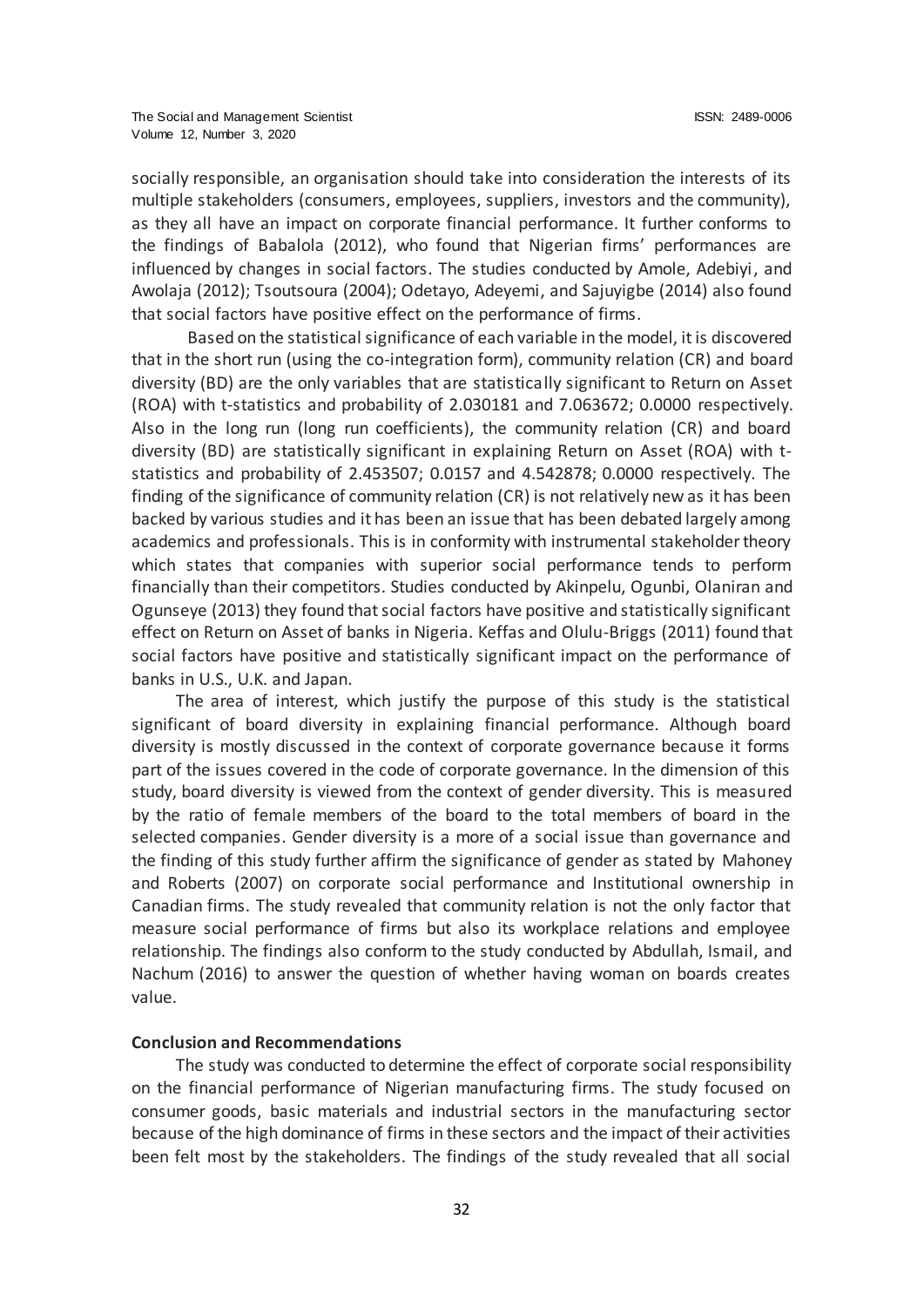factors investigated in this study influence financial performance of manufacturing firms. It also affirms the submission of previous studies that community relation is significant to financial performance as the result showed significant relationship at both short run and long run. Its findings also affirm the argument of this study, that apart from CR, there are other social factors that influence social performance and need urgent attention from management of companies. The finding of the study is still in line with theory because gender diversity which is used to represent board diversity in this study is a stem of community relations but the only difference is that this class of stakeholders has direct relationship with the organization. However, their interest still needs to be protected which makes this study relevant and of interest to all stakeholders. The study therefore concludes that social factors are significant in explaining financial performance of manufacturing firms listed on the Nigerian Stock Exchange.

Based on the finding of this study, it is recommended that manufacturing firms should increase their level of commitment towards social factors in their strategic plans. In order to meet up with the innovative evolution in the economic market in recent time; where investors are more particular about the social and environmental performances of firms along with its financial performance. Investors are looking for firms that are responsible to other stakeholders in the event of maximizing profits. Although board diversity has been listed as corporate governance determinant, it is fast becoming a social performance issue and companies should respond to the drive. Corporate social responsibilities have also gone beyond a philanthropy intention like the years past, but now becoming a strategic plan made by companies to achieve organizational goals. Finally, firms should incorporate social factors into their strategic plans with budgetary allocations for social responsibilities and actualization of plan should be evaluated and moderated like other financial plans of the organization in order to further maximize financial performance through social responsibility.

#### **REFERENCES**

- Abdullah, S.N., Ismail, K.N.I.K.,& Nachum, L. (2016). Does having woman on boards create value? The impact of societal perceptions and corporate governance in emerging markets. *Strategic Management Journal*, *37*(3), 466 – 476.
- Abu-Sufyan, M. (2010). Impact of corporate characteristics and corporate social responsibility in Bangladesh. *Global Journal of Business and Management Research, 12*(14), 2249-4588.
- Adam, M.H.M. (2014). Evaluating the financial performance of banks using financial ratios- A case study of Erbil bank for investment and finance. *European Journal of Accounting, Auditing and Finance Research, 2*(6), 162-177.
- Adamu, M.G., Andah, R., & Aliyu, S. (2015). Corporate social responsibility and performance of Dangote Industries Limited. *International Journal of Advanced Research in Social Engineering and Development Strategies, 3*(1), 42-53.
- Adeyemo, S.A., Oyebamiji, F.F., & Alimi, K.O. (2013). An evaluation of factors influencing corporate social responsibility in Nigerian manufacturing companies. *International Journal of Academic Research in Economics and Management Sciences, 2*(6), 54-63.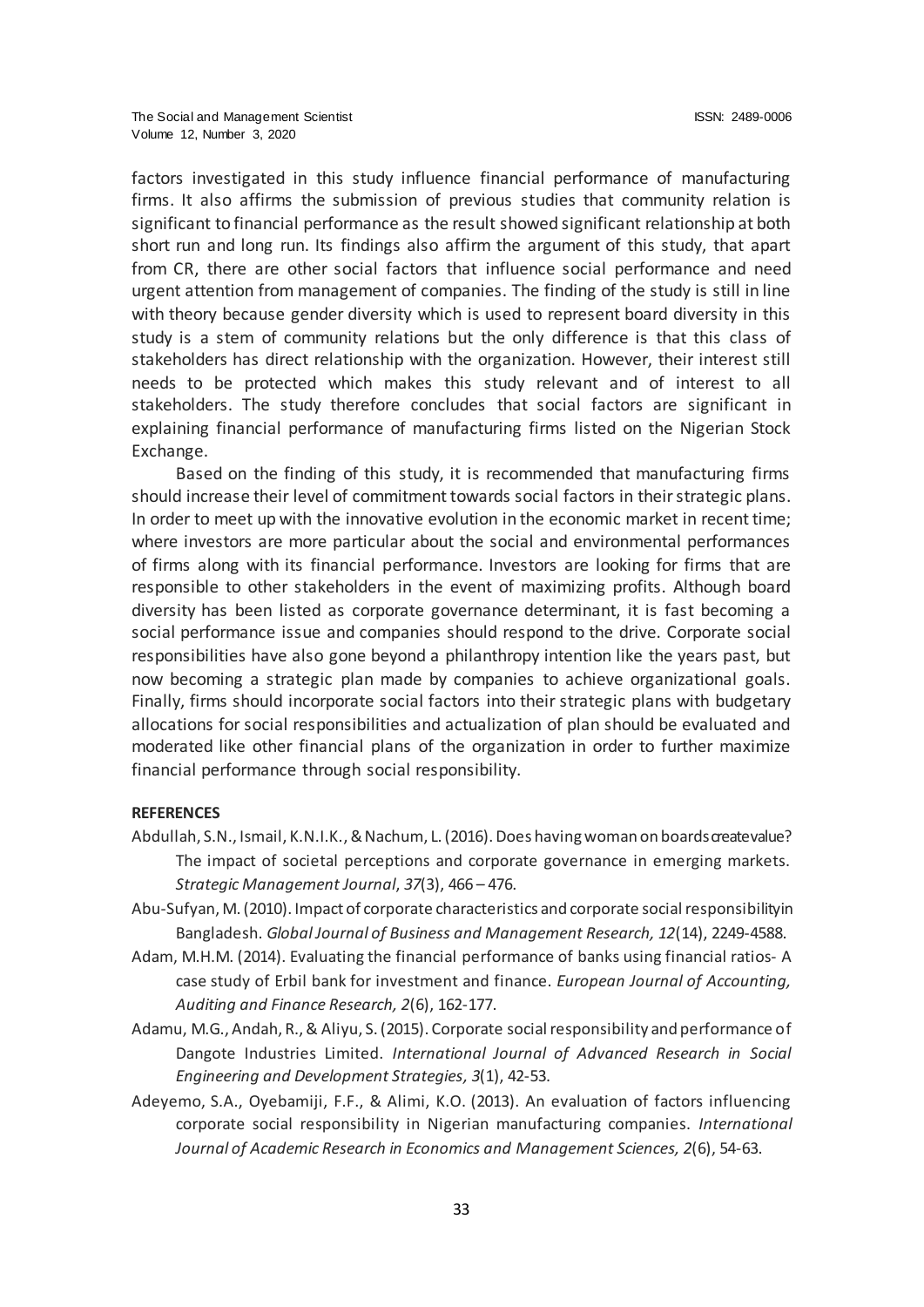- Aggarwal, R., Isil, E., Rene, S., & Rohan, W. (2007). Do U.S. firms have the best corporate governance? A cross-country examination of the relationship between corporate governance and shareholders wealth. *European Corporate Governance Institute finance, working paper* No. 145.
- Ahern, K.R.,& Dittmar, A.K. (2012). The changing of the boards: the impact on firm valuation of mandated female board representation. *The Quarterly Journal of Economics*. *127*(1), 137 –197.
- Ajide, F.M. & Aderemi, A.A (2014). The effects of corporate social responsibility activity disclosure on corporate profitability: Empirical evidence from Nigerian commercial banks. *Journals of Economics and Finance, 2*(6), 17-25.
- Akinlo, O.O., & Iredele, O.O. (2014). Corporate environmental disclosure and market value of quoted companies in Nigeria. *The Business and Management Review*. *5*(3), 171-184.
- Akinpelu, Y.A, Ogunbi, O.J., Olaniran, Y.A., & Ogunseye, T.O. (2013). Corporate social responsibility activities disclosure by commercial banks in Nigeria. *European Journal of Business and Management*, *5*(7), 173-185.
- Alshareef, M.N., & Sandhu, K. (2015). Interpretation of corporate social responsiblility (CSR) into corporate governance: New model, structure and practice: A case study of Saudi company. *European Journal of Accounting, Auditing and Finance Research, 3*(5), 1-19.
- Amalendu, B., & Lakshmi, D. (2015). Impact of corporate social responsibility on firm's profitability: A case study on Maharatna companies in India. *American Research Journal of Humanities and Social Sciences*, *1*(3), 8-21.
- Amoateng, A.K., Osei, K.T., Ofori, A., & Gyabaa, E.N. (2017). Empirical study on the impact of corporate governance practices on performance: Evidence from SME's in an emerging economy. *European Journal of Accounting, Auditing and Finance Research,* 5(8), 50-61.
- Amole, B., Adebiyi, S.O., & Awolaja, A.M. (2012). Corporate Social Responsibility and profitability of Nigeria Banks - A Causal Relationship*. Research Journal of Finance and Accounting,3*(1), 6-17.
- Babalola, Y.A. (2012). The impact of corporate social responsibility on firms' profitability in Nigeria. *European Journal of Economics, Finance and Administrative Sciences*. *45, 39-50.*
- Bachaus K.B., Store, B.A. & Heiner, K. (2002). Exploring the relationship between corporate social performance and employer attractiveness. *Business and Society, 41*(3), 292-318.
- Bagnoli, M., & Watts, S.G. (2003). Selling to socially responsible consumers: competitionandthe private provision of public goods. *Journal of Economics and Management Strategy, 12*(3), 419-445.
- Barnett, M. L. & Salomon, R. H. (2012). Doesn't pay to be really good? Addressing the shape of the relationship between social and financial performance. *Strategic Management Journal, 33*(11), 1304-1320.
- Campbell, J.L. (2007). Why would corporations behave in socially responsible ways? An institute theory of corporate social responsibility. *The Academy of Management Review*, 32(3), 946-967.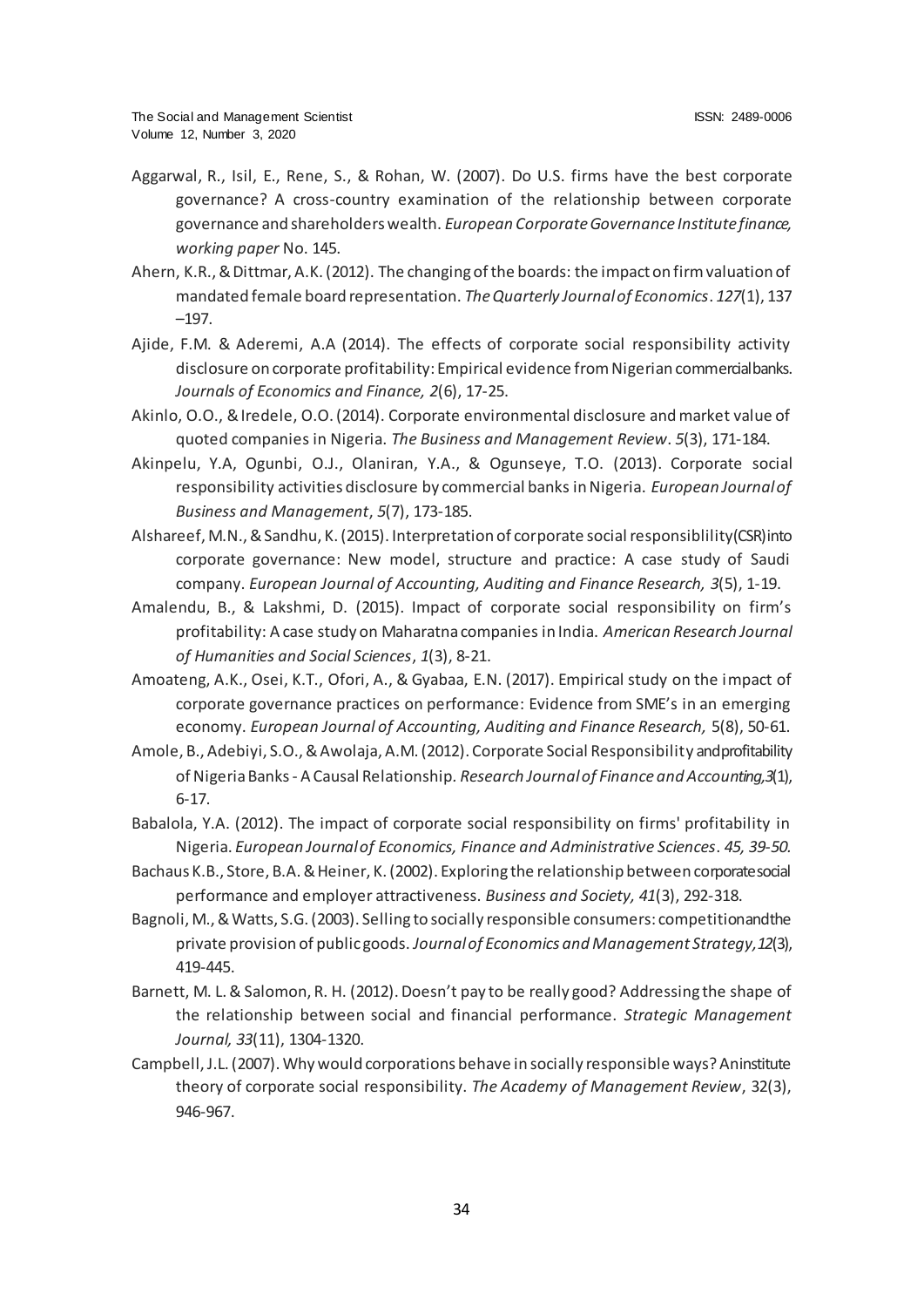- Cavaco, S.,& Crifo, P. (2010). The CSR-firm performance missing link: complementarity between environmental social and business behavior criteria? *Ecole Polytechnique centre national de la recherché scientifique,* 1-32.
- Darmadi, S. (2013). Do woman in top management affect firm performance? Evidence from Indonesia. *Corporate Governance: The International Journal of Business in Society*, *13*(3),  $288 - 304.$
- Dezso, C.L., & Ross, D.G. (2012). Does female representation in top management improve firm performance? A panel data investigation. *Strategic Management Journal, 33*(9), 1072 – 1089.
- Dharmadasa, P., Gamage, P., & Herath, S. K. (2014). Corporate governance, board characteristics and firm performance: Evidence from Sri Lanka. *South Asian Journal of Management. 21*(1), 7 – 31.
- Egbe, O., & Paki, O. A. (2011). The rhetoric of corporate social responsibility in the Niger Delta. *America International Journal Contemporary Research, 1*(3), 123-133.
- Ejumudo, K., Edo, Z.O., Avweromre, L., & Sagay, J. (2012). Environmental issues and corporate social responsibility (CSR) in Nigeria Niger Delta region: The need for a pragmatic Approach. *Journal of Social Science and Public Policy, 4*(2), 1-21.
- Fapohunda, M. (2014) . Towards effective team building in workplace. *International Journal of Education and Research, 1*(4), 6-10.
- Fauzi, H., Svensson, G., & Abdul Rahman, A. (2010). Triple bottom line as sustainable corporate performance: A proposition for the future. *Sustainability, 2,* 345-1360.
- Gatewood, R. D., Gowan, M. A., & Lautenschlager, G. J. (1993). Corporate image, recruitment image and initial job choice decisions. *Academy of Management Journal, 36,* 414-427.
- Gond, J. P. (2001). L'ëthique est-elle profitable? Revue francaise de gestion, 136, Nov-Dec, 77- 85.
- Hirigoyen, G & Rehm, P.T (2014). Relationships between corporate social responsibility and financial performance: What is the causalit[y? http://ssrn.com/abstrac](http://ssrn.com/abstract)t.
- Idemudia, U. & Ite, U. E. (2006). Corporate-community relations in Nigeria's oil industry: challenges and imperatives. *Corporate social Responsibility Environment Management, 13*(4), 194-206.
- Igbekoyi O.E. (2015). *Performance measurement system and the Nigerian manufacturing sector.* Unpublished Ph.D Thesis submitted to the Department of Management and Accounting, Faculty of Administration, Obafemi Awolowo University, Ile-Ife Osun state: Nigeria.
- Igbekoyi O.E. (2017). Causal effect of corporate social responsibility on value drivers in the Nigerian manufacturing sector. *Journal of Emerging Trends in Economics and Management Sciences, 8*(3), 169-177.
- Ikharehon, I.J. (2014). The impact of corporate social responsibility on firm's profitability in Nigeria: A study of selected quoted firms from 2003-2012. *International Journal of Management Studies*, *1*(1), 22-30.
- Joseph, U.M., & Micha C.O. (2016). Impact of corporate social responsibility on financial performance: evidence from selected firms in Nigeria, *Journal of Business and Management, 20(2)*, 1-9.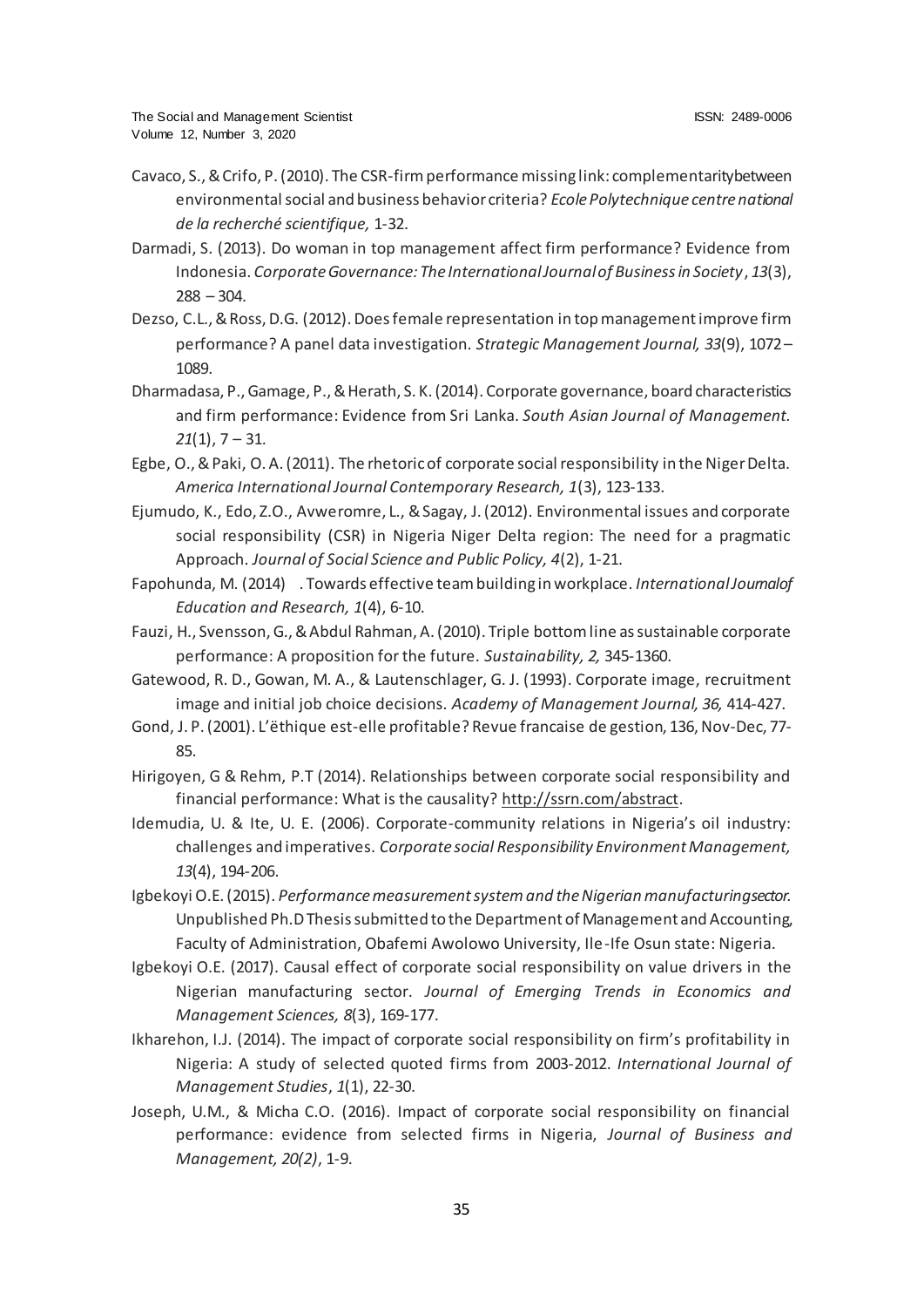- Kaliski, J. (2014). Job satisfaction among employees banking service. *Journal of Marketing Development and Competitiveness.*
- Keffas G., & Olulu-Briggs O.V (2011). Corporate social responsibility: How does it affect the financial performance of banks? Empirical evidence from US, UK and Japan. *Journal of Management and Corporate Governance,* 3, 8-26.
- \Langewoort, D. (2011). Commentary: Puzzles about corporate boards and board diversity. *North Carolina Law Review, 89,* 841-844.
- Lev, B.T., Petrovits, C., & Radhakrishnan, S. (2008). Is doing good for you? How corporate charitable contributions enhance revenue growth. Strategic Management Journal, 31(2), 182-200.
- Lo, S., & Sheu, H. (2010). Does corporate sustainability matter to investors? *African Journal of Business Management, 4*(13). 2856-2863.
- Luckerath-Rovers, M. (2013). Woman on board and firm performance. *Journal of Management and Governance, 17*(2), 491-509.
- Mahoney, L.S & Roberts, R.W. (2007). Corporate social performance and institutional ownership in Canadian firms. *Accountant Forum, 31,* 233-253.
- Mak, Y.T., & Yuanto, K. (2003). Board size really matters: further evidence on the negative relationship between board size and firm valve. *Pulses by Singapore Stock Exchange.*
- Margolis, J. D., Elfenbein, H. A., & Walsh, J. P. (2007). Does it pay to be good? A meta-analysis and redirection of research on the relationship between corporate social and financial performance. *Working Paper.\*
- McWilliams, A., & Siegel, D. (2001). Corporate social responsibility: A theory of the firm perspective. *Academy of Management Review*. *26,* 117–127.
- Mohammed, N.A., Zakaree, S.,& Oladele, O.K. (2016). Corporate social responsibility disclosure and financial performance of listed manufacturing firms in Nigeria. *Research Journal of Finance and Accounting. 7*(4),
- Moscu, R.G. (2013). The relationship between firm performance and board characteristics in Romania. *International Journal of Academic Research in Economics and Management Sciences, 2*(1), 167-175.
- Naser, K., & Hassan, Y. (2013). Determinants of corporate social responsibility: evidence from emerging economy. *Journal of Contemporary Issues in Business Research, 2*(3) 56-74.
- Odetayo, T.A., Adeyemi, A.Z., & Sajuyigbe, A.S. (2014). Impact of corporate social responsibility on profitability of Nigeria Banks*. International Journal of Academic Research in Business and Social Sciences, 4*(8), 253-263.
- Ogbechie, C. & Koufopoulos, D.N. (2010). Corporate Governance and Board Practices in the Nigerian banking industry. Available at [www.cogbechie@ibs.edu.ng/](http://www.cogbechie@ibs.edu.ng/), Accessed on 15<sup>th</sup> March, 2018.
- Ogula, D. (2012). Corporate social responsibility: A case study of community expectations and administrative systems, Niger Delta. *The Q Report, 17*(73), 1-27.
- Omodero, C.O., & Ihendinihu, J.U. (2016). Impact of environmental and corporate social responsibility accounting on organisational financial performance: Evidence from selected